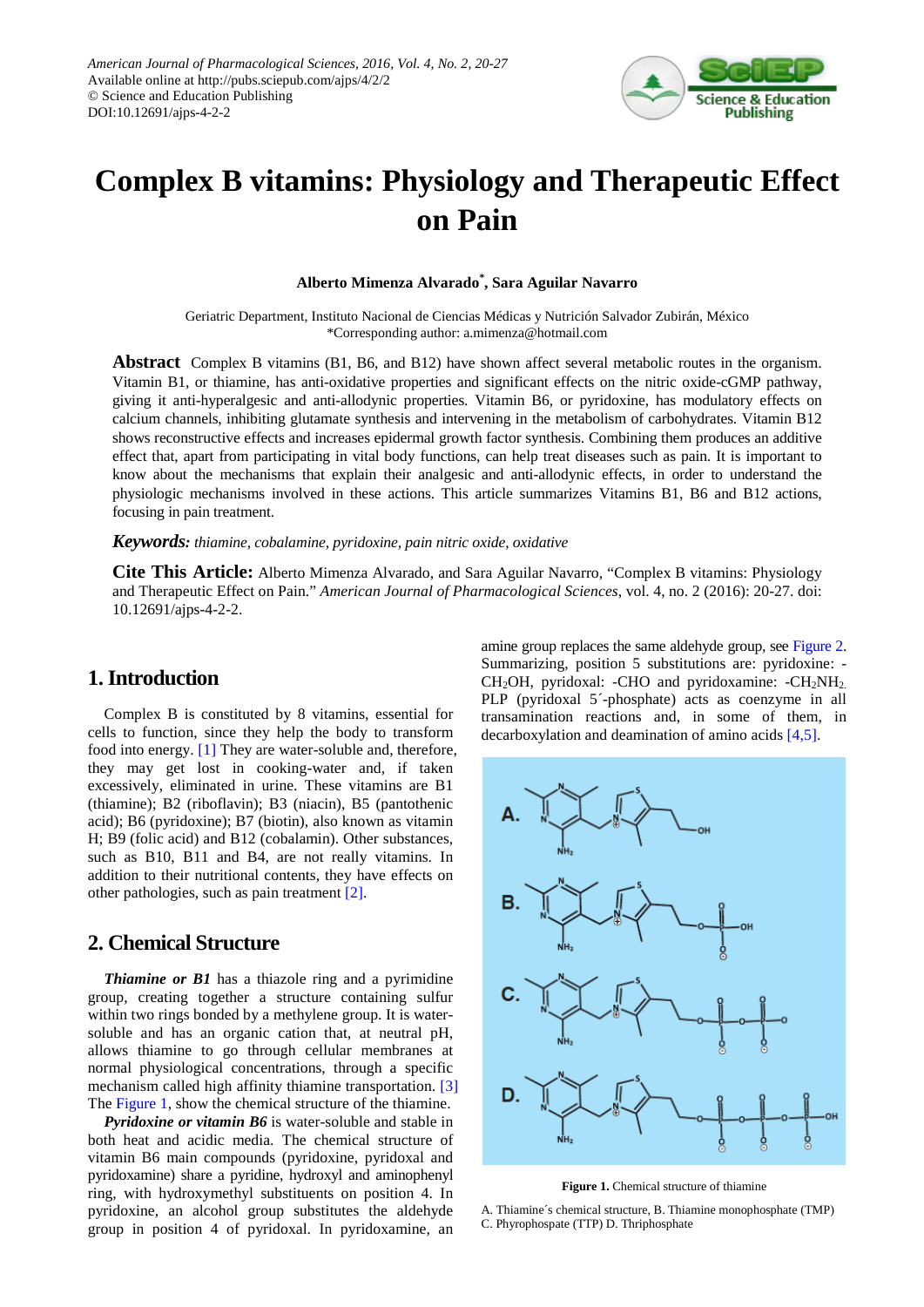<span id="page-1-0"></span>

Figure 2. Chemical structure of pyridoxine

<span id="page-1-1"></span>

**Figure 3.** Chemical structure of cobalamin

*Cobalamin or vitamin B12* is a cobalamin that belong to the family of complex molecules, formed by the asymmetrical bond of two pyrrolic rings, creating an almost-planar macrocyclic group (corrin nucleus), surrounding a central cobalt atom (Co), see [Figure 3](#page-1-1) [\[6\].](#page-6-4)

Cobalamin is an essential co-factor for 2 enzymes: methionine synthase and methylmalonyl coenzyme A mutase (MMCoA). High cobalamin doses can help to maintain low homocysteine and methylmalonic acid (MMA) levels.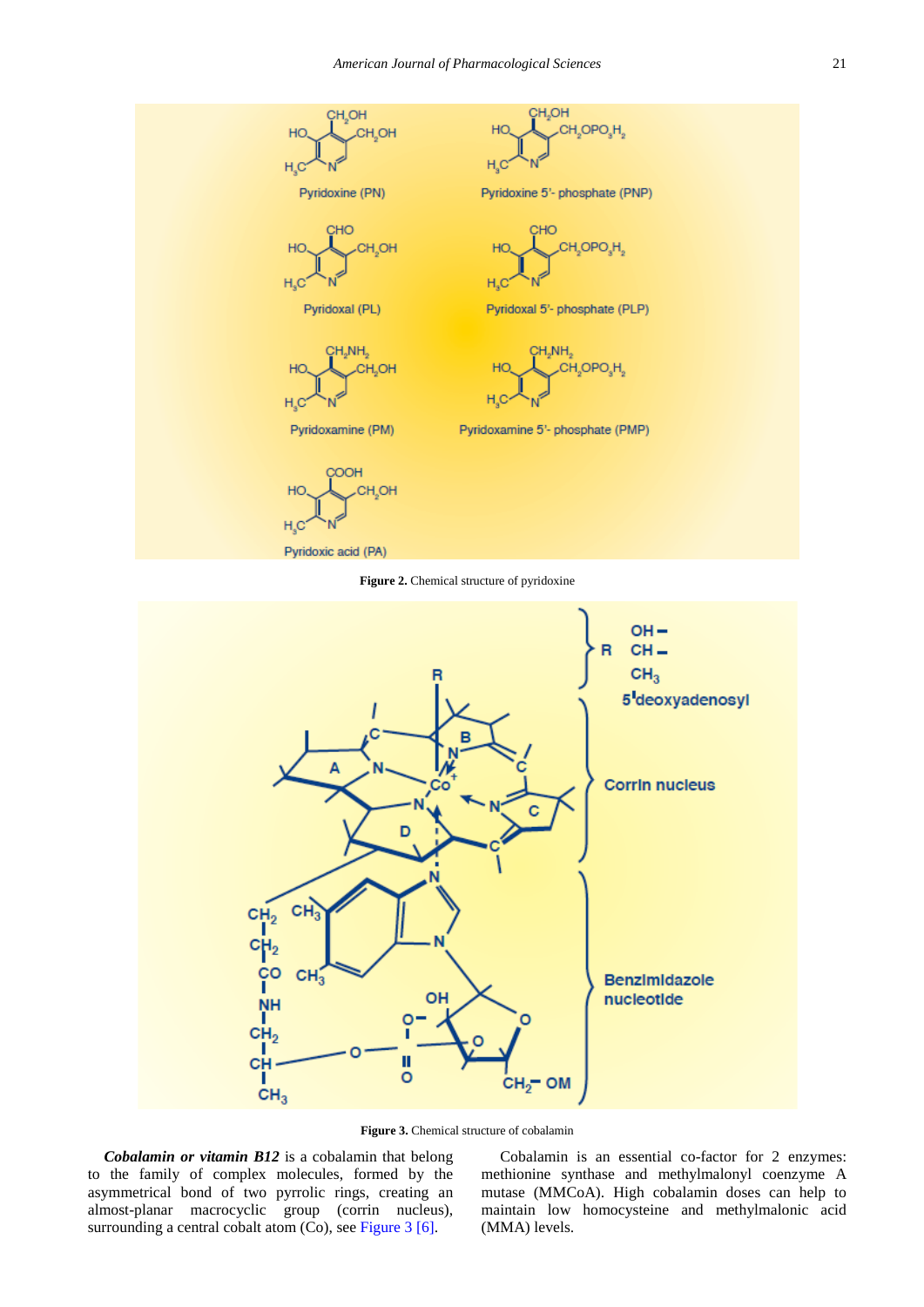# **3. Thiamine Deficiency: Diagnosis and Clinical Manifestations**

Thiamine is necessary for carbohydrate use as an energy source, as well as for amino acid metabolism [\[7\].](#page-6-5)

Human beings are not capable of synthesizing thiamine and can only store it in small quantities. It is synthesized in bacteria, fungi and plants; it is essential for all mammal diets. Thiamine is found in whole, enriched and fortified products such as bread, cereal, rice, pasta and flour, beef liver and pork meat, milk powder, eggs, legumes, nuts and seed. Dairy products, fruits and vegetables do not contain much thiamine, but, if ingested in large quantities, they can become an important source of this vitamin [\[8\].](#page-6-6)

Thiamine requirements are related to energy metabolism; it is estimated that a human requires thiamine 0.33 mg per 1000 Kcal of energy. For adults, the recommended daily thiamine dosage is between 1.1 and 1.4 mg per day. Usually, thiamine deficiency develops within 12 months after deficient ingestion [\[9,10\].](#page-6-7)

Deficient ingestion results from situation restricting its ingestion, requirements increasing (fever, pregnancy), excessive renal loss, anti-thiamine factor consumption (coffee, raw shellfish) or absorption alterations. [\[11\]](#page-6-8) However, the most common cause of thiamine deficiency worldwide is alcoholism. Causes for deficiency can be predisposing factors (washed rice/malnutrition, GI surgery; gastrostomy, colectomy, gastrojejunostomy, others), psychiatric disorders: nervous anorexia, bulimia, chronic use of alcohol), medical disorders: gastric cancer, colon cancer, severe obesity, chronic diarrhea, pancreatitis, hyperemesis gravidarum, among other cancers, such as lymphoma, leukemia, others), and systemic diseases: renal diseases, acquired immunodeficiency, chronic infectious febrile illness, thyrotoxicosis) [\[10\].](#page-6-9)

Thiamine deficiency and diabetes mellitus have been shown to be related, since up to 76% of type I diabetics and 75% of type 2 diabetics have low plasma thiamine levels. The polyol pathway increases through hyperglycemia, resulting in the final products of protein glycosylation (AGE), kinase-C protein activation (PKC) and increased flow through the hexosamine pathway [\[12\].](#page-6-10)

Other cause for deficiency is age. A UK-based study showed that thiamine deficiency prevalence in elders was 8 to 31%, and 23 to 40% in elders from nursing homes. Thiamine biochemical deficiency is 48% in geriatric units [\[13,14\].](#page-6-11)

B1 deficiency main symptom is heart failure with peripheral edema (wet beriberi) [\[15\],](#page-6-12) peripheral neuropathy (dry beriberi), and acute (Korsakoff) and chronic (Wernicke) encephalopathy. Heart failure, peripheral neuropathy and cognitive impairment are more frequent in elders [\[13\].](#page-6-11)

Laboratory diagnosis is complicated, but it can be determined through thiamine blood levels or functional measurement of erythrocyte transketolase activity, [\[11\]](#page-6-8) as well as measuring metabolites due to alterations on the metabolism of carbohydrates, such as pyruvate or lactate. [\[10\]](#page-6-9) Thiamine excretion in urine is other option. Thiamine diphosphate-measuring chromatography seems a simple and accurate method to evaluate thiamine status [\[16\].](#page-6-13)

*Nervous system:* the best example for thiamine deficiency is Wernicke' syndrome, since this pathology presents with lesions in the cerebral stem, hypothalamus, thalamus and mammillary bodies with glial proliferation, capillary dilation and perivascular hemorrhage, in addition to neurodegeneration, consequence of increased production of nitric oxide synthase, intracellular adhesion molecules-1 (ICAM-1) and oxygen reactive species. [\[17\]](#page-6-14) Thiamine participates in the metabolism of carbohydrates, both in euglycemic and hyperglycemic environments, with the latter being capable of increasing thiamine consumption. [\[18\]](#page-6-15) An interesting aspect related to thiamine deficiency in diabetics is that supplements (>4 mg per day) have shown to normalize thiamine levels in red cells, while increased dietary thiamine consumption at the recommended dose (1-1.4 mg/day) does not increase thiamine levels, suggesting the need for higher levels than recommended in diabetic patients, compared to normal individuals [\[19\].](#page-6-16)

The brain uses glucose as substrate to produce energy. [\[20\]](#page-6-17) Glucose enters the brain by means of facilitated diffusion through the blood-brain barrier (BHE), when B1 blood-levels are high and through active transport when low. [\[10\]](#page-6-9) Approximately 30% of glucose absorbed by the brain suffers oxidation, through the tricarboxylic acid cycle. Three enzymatic systems, essential for glucose metabolism in the brain, depend on B1: pyruvate dehydrogenase, alpha-ketoglutarate dehydrogenase and cytosolic transketolase. These three enzymes are used as cofactors for thiamine pyrophosphate (TPP), which represents 80% of total thiamine in nervous tissues 21. Other important aspect is the fact that thiamine deficiency alters the blood-brain barrier (BHE), which lead to rupture of the latter, generating endothelial impairment and decreased brain energy; all of this from decreased alphaketoglutarate dehydrogenase activity [\[11\].](#page-6-8)

Cholinergic neurons synthesize acetylcholine (Ach) and are especially sensitive to cellular death due to thiamine deficiency. [\[17\]](#page-6-14) Studies conducted in Wernicke encephalopathy show that neurodegeneration is related to increase production of endothelial nitric oxide synthase (SONe), intracellular adhesion molecules-1 (ICAM-1) and oxygen reactive species [\[22\].](#page-6-18)

There is a possible sub-diagnosis of B1 deficiency, which can be a factor contributing to cardiac or neurological function degeneration. There is also evidence of thiamine deficiency contributing to non-specific symptoms, very common in elderly patients, such as weakness, mobility impairment and anorexia. Diagnosis can be established by measuring erythrocyte transketolase.

# **4. Pyridoxine Deficiency: Diagnosis and Clinical Manifestations**

Vitamin B6 has an important role in the human nervous system. It can be found in animal tissue as pyridoxal 5-phosphate (most common form) and pyridoxamine 5-phosphate; [\[5\]](#page-6-19) in vegetables it can be found as pyridoxine and is less bioavailable than in animal tissues. Main sources of vitamin B6 are legumes, nuts, whole bread and beef, although it can be found in all food groups.

All living beings depend on vitamin B6 to exist, however, only microorganisms and plants are capable of synthesizing it *de novo*. All other organisms acquire vitamin B6 through nutrients and interconvert it to its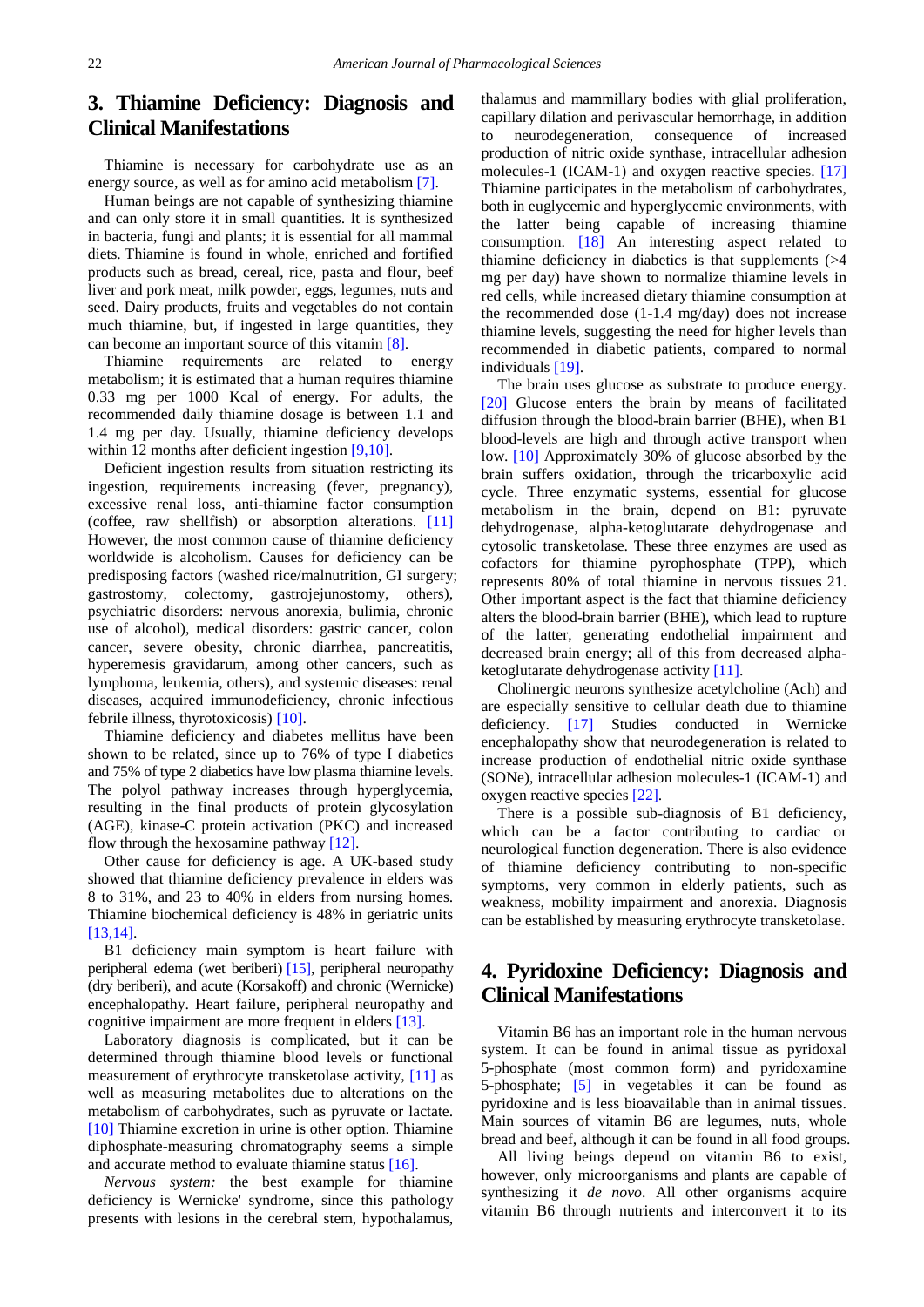different forms, and adjust it to their needs. The daily dose recommended is 2 mg/d for men and 1.5 mg/d for women.

Total body reserves of B6 are small, approximately  $167mg$ ,  $[23]$  of which,  $80\%$  is in muscular tissue  $[24]$ .

Although nowadays evident B6 clinical deficiency is rare, at least in the general population. However, there can be a subclinical deficiency (non-diagnosed) in some individuals, especially in the elderly. [\[24\]](#page-7-1) Hermann and Cols found B6 deficiency in 23% of subjects between 65 and 75 years old, and 40% in of more than 85. [\[25\]](#page-7-2) In the SENECA study, 23.3% of elder European population presented deficiency in B6 levels (pyridoxal 5-phosphate,  $PLP < 20$  mmol/L) [\[26\].](#page-7-3)

Vitamin B6 main function is to act as a coenzyme for amino acid transamination and synthesis. It participates in HEM synthesis and metabolism of homocysteine, glucose, lipids, steroids, production of neurotransmitters and synthesis of DNA/RNA. It can also act as a genetic expression modulator.

The most characteristic symptoms of pyridoxine deficiency are in the nervous system and include irritability, alertness impairment, abnormal movement and seizures. Corticosteroids and thyroid hormones can increase pyridoxine requirements and affect the metabolic process dependant on pyridoxal 5-phosphate. Hydroxitryptamine and dopamine synthesis requires pyridoxal 5-phosphate; therefore, its deficiency has been associated to decreased serotonin synthesis. [\[27,28\]](#page-7-4) Deficiency of biologically active vitamin B6 (pyridoxal 5-phosphate) has been associated to Alzheimer' and Parkinson' disease. Risk factors are advanced age, malnutrition, hospitalization, chronic renal impairment, renal transplant, catabolic status, hemodialysis, peritoneal dialysis, celiac disease, alcoholism, sideroblastic anemia, pregnancy, physical exercise, among others. [\[24\]](#page-7-1) It has also been associated to oxidative stress inhibition due to amyloid beta Cu (II) [\[29\].](#page-7-5)

Diagnosis is established by measuring vitamin B6 direct concentration, in plasma or erythrocytes, although it can also be done by determining pyridoxal 5-phosphate metabolite in urine, 4-pyridoxic acid.

Vitamin B6 clinical deficiency treatment requires a mega dose of this vitamin via oral route, usually 50 mg/day, administered depending on the cause of the deficiency. It is important to take into account the subclinical deficiency status, since it has been associated to chronic illness, especially in the elderly, and therefore supplementation of this group is indicated [\[24\].](#page-7-1)

### **5. Cobalamin Deficiency**

The definition of vitamin B12 deficiency varies greatly; therefore, values obtained in population studies are used to obtain normal serum values. [\[6\]](#page-6-4) Prevalence of B12 deficiency is unknown in general population; however, incidence seems to increase with age. [\[30\]](#page-7-6) Framingham study reported a prevalence of B12 deficiency (defined as a serum level under 200 pg/mL and increased levels of homocysteine, methylmalonic acid or both) in 12% of 548 elders of the community. [\[31\]](#page-7-7) Another study reported 15% of adults more than 65 years old had evidence of vitamin B12 deficiency. [\[30\]](#page-7-6) Among risk factors for vitamin B12 deficiency are decreased ileum absorption (Crohn disease, ileum resection), decreased intrinsic factor (atrophic gastritis, pernicious anemia, postgastrectomy syndrome), genetics (transcobalamin II deficiency), inadequate ingestion (alcohol abuse, elderly, vegetarians) and chronic drug use (H2 blockers, metformin, proton pump inhibitors) [\[32\].](#page-7-8)

Vitamin B12 is found in a wide variety of foods of animal origin. The plant foods do not contain B12, unless they are fortified. Entrails (beef liver), shellfish (clams), beef and bird meat, eggs, milk and other dairy products, some cereals and nutritional yeast contain B12 [\[33\].](#page-7-9)

B12 minimum plasma level must be over 200 pg/mL, however, clinical manifestations have been observed with levels between 200 and 300 pg/mL. [\[34\]](#page-7-10) Van Goor et al [\[35\]](#page-7-11) suggests measuring methylmalonic acid (AMM) and homocysteine (Hcy) in case of high suspicion of cobalamin deficiency.

Total body reserves of cobalamin are 2-5 mg, of which half is stored in the liver. Daily recommended dose is 2  $\mu$ g/day in adults, 2.6  $\mu$ g/d in pregnant and breastfeeding women, and 2 µg/d in teenagers. Neurological disorders due to vitamin B12 deficiency typically occur in both sexes between 40 and 90 years old, with a peak between 60-70 year[s \[36\].](#page-7-12)

B12 deficiency is associated with skin (hyperpigmentation, vitiligo), gastrointestinal (glositis, jaundice), hematological (macrocytic and megaloblastic anemia), and neuropsychiatric (cognitive impairment, gait disorder, peripheral neuropathy, depression) manifestations. [\[32\]](#page-7-8) It is important to mention that the liver stores large quantities of B12, reason why it can be a delay of 5 to 10 years between the deficiency starting and the clinical symptoms appearing [\[37\].](#page-7-13)

Pernicious anemia is characterized by autoimmune atrophic chronic gastritis and represents a common cause of B12 deficiency.

Neurological deficiencies include paresthesia, peripheral neuropathy, demyelination of the corticospinal tract and dorsal column (subacute combined degeneration). Both glial cells, myelin and interstitium are the main structures affected by B12 deficiency. Specifically, astrocytes and microglia are responsible for increasing cell numbers for glial fibrillary acidic protein, and production and secretion of growth and cytokine factors. Damage to myelin affects particularly the lamellae, which disorganizes due to edema. [\[38\]](#page-7-14) In the deficiency status there is a decrease in epidermal growth factor production, which is a myelotrophic factor [\[39\].](#page-7-15)

A key interaction between B12 and folate exists in methionine synthesis from homocysteine, via methionine synthase, in which 5-methylhydrofolate and methylvitamin B12 are cofactors in a reaction that can be inhibited by nitric oxide. The folate cycle, whose function is to synthesize methyl groups, is essential for many genomic and non-genomic methylation reactions via the S-adenosylmethionine pathway and indirectly for synthesizing purine and thymidine, and therefore, DNA and RNA nucleotide.

*Subacute combined degeneration (DCS):* includes paresthesia, ataxia, loss of vibration and proprioception, abnormal reflexes, urinary and bowel incontinence, optic atrophy, orthostatic hypotension and autonomic disorders [\[6\].](#page-6-4)

*Neuropathy:* most series evaluating complications of cobalamin deficiency cannot distinguish between myelopathy and neuropathy, since from a clinical point of view; both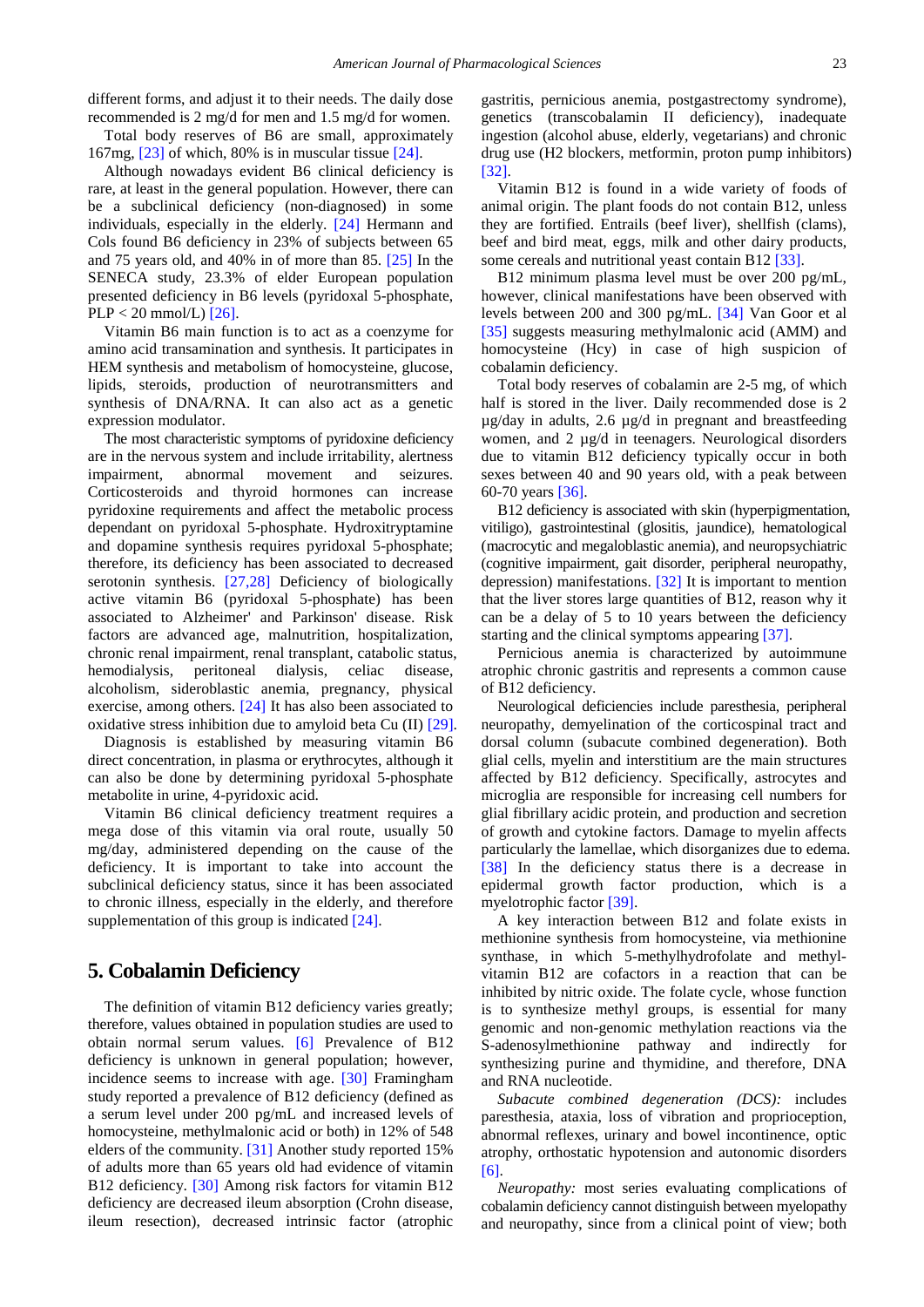cases can have paresthesia, weakness and numbing. However, findings of superior motor neuron syndrome: Babinski and sensitive spinal level indicate myelopathy, and decreased or absent muscular stretch reflex suggest peripheral neuropathy. Appearance of symptoms in the hands, as well as involvement of both upper and lower limbs and sudden appearance of symptoms are manifestations suggesting peripheral neuropathy due to cobalamin deficiency [\[41\].](#page-7-16)

*Dementia:* cobalamin deficiency has been associated to neuropsychiatric symptoms and Alzheimer disease. It is estimated that more than 40% of the elderly have B12 deficiency (cobalamin), most due to cobalamin malabsorption.

#### **Complex B effects on pain treatment.**

Each one of complex B vitamins (B1, B6, and B12) have individual effects on several pain pathways, although they have shown to be beneficial when combined. The benefits of these vitamins in neuropathic pain treatment, for example, can be divided in two aspects: those decreasing damage effects on the nervous fiber and those that are antinociceptive and antihyperalgesic [\[18\].](#page-6-15)

*Thiamine (B1). Song SX and cols*, showed in animal models that B1 modulates neural excitability and sodium currents in damaged neurons in the dorsal root ganglion (GRD), suppressing therefore thermal hyperalgesia and contributing to pain control. [\[42\]](#page-7-17) Likewise, it has effects on neuronal conduction and excitabilit[y \[43\].](#page-7-18)

Synthesis and secretion of serotonin are also increased in various areas of the brain; in addition to reducing thalamic neuron response to nociceptive stimulation [\[44\].](#page-7-19)

Intratecal administration of B1 induces hyperalgesia inhibition, which can be reverted by blockers via cyclic guanosine monophosphate (GMPc)-protein kinase G (PKG) signaling. [\[45\]](#page-7-20) This route has antinociceptive activity in pain processing [\[46\].](#page-7-21)

An important effect is through activation of the nitric oxide (ON)-cyclic GMP (GMPc) pathway. ON activates soluble guanylate cyclase (Gcs), which generates GMPc, activating in turn type G protein kinase (PKG), hyperpolarizing nociceptor potassium channels, [\[44\]](#page-7-19) See [Figure 4.](#page-4-0)

<span id="page-4-0"></span>

**Figure 4.** Action of thiamine on the ON-cyclic GMP pathway for pain treatment

GMP: guanosine monophosphate, PDE: phosphodiesterase, GMPc: cyclic GMP, PKG: Protein Kinase G, ATP: Adenosine triphosphate, GCs: Soluble guanylyl cyclase, GTP: Guanosine triphosphate, ON: Nitirc oxide.

*Pyridoxine (B6).* It can interact with intra - supraspinal receptors, with both endogenous opioids tonically discharged and non-opioid inhibitory neurotransmitters, such as serotoninergic systems and gamma aminobutyric acid (GABA). [\[47,49\]](#page-7-22) Pyridoxal 5-phosphate participates in dopa to dopamine conversion and allows conversion of glutamate to the inhibitory GABA neurotransmitter, preventing neurotoxicity-related damage [\[5,50\].](#page-6-19)

It can alter intracellular glutamate levels and cell surface calcium channels, [\[47,51\]](#page-7-22) inducing hyperalgesia inhibition.

#### *Cobalamin (B12).*

Cobalamin effects are based in remyelination. The mechanism of damage to the nerve is related to B12 deficiency itself, as well as with production of metabolites related to the latter (increased methylmalonic acid) and decreased S-adenosylmethionine (SAM), which participates in Hcy conversion to useful metabolites. In addition, B12 is necessary as methyl donor in polyamine synthesis and transmethylation reactions. [\[52\]](#page-7-23) [Figure 5](#page-5-0) shows mechanisms related to the damage process to the nervous fiber.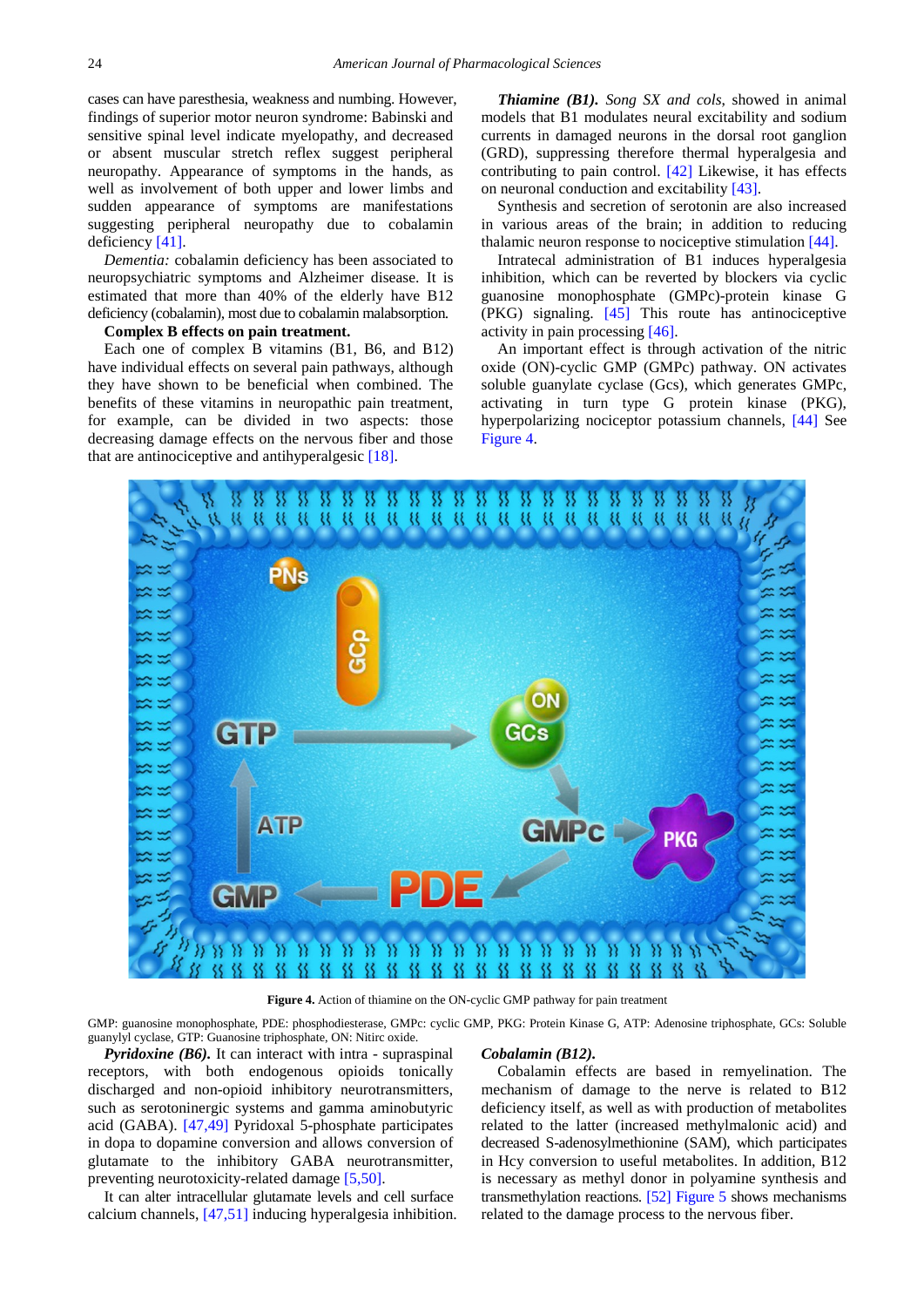<span id="page-5-0"></span>

Figure 5. Effects on the nervous system, related to B12 deficiency

<span id="page-5-1"></span>SAM: S-adenosylmethionine, AMM: methylmalonic acid.



Figure 6. Physiologic effects summary of complex B vitamins on pain treatment

DAG: diacylglycerol, PKC: protein kinase, 5HT: serotonine, GABA: gamma aminobutyric acid, FNκB: nuclear factor kappa-Beta GCs: soluble guanylate cyclase, GMPc: cyclic GMP.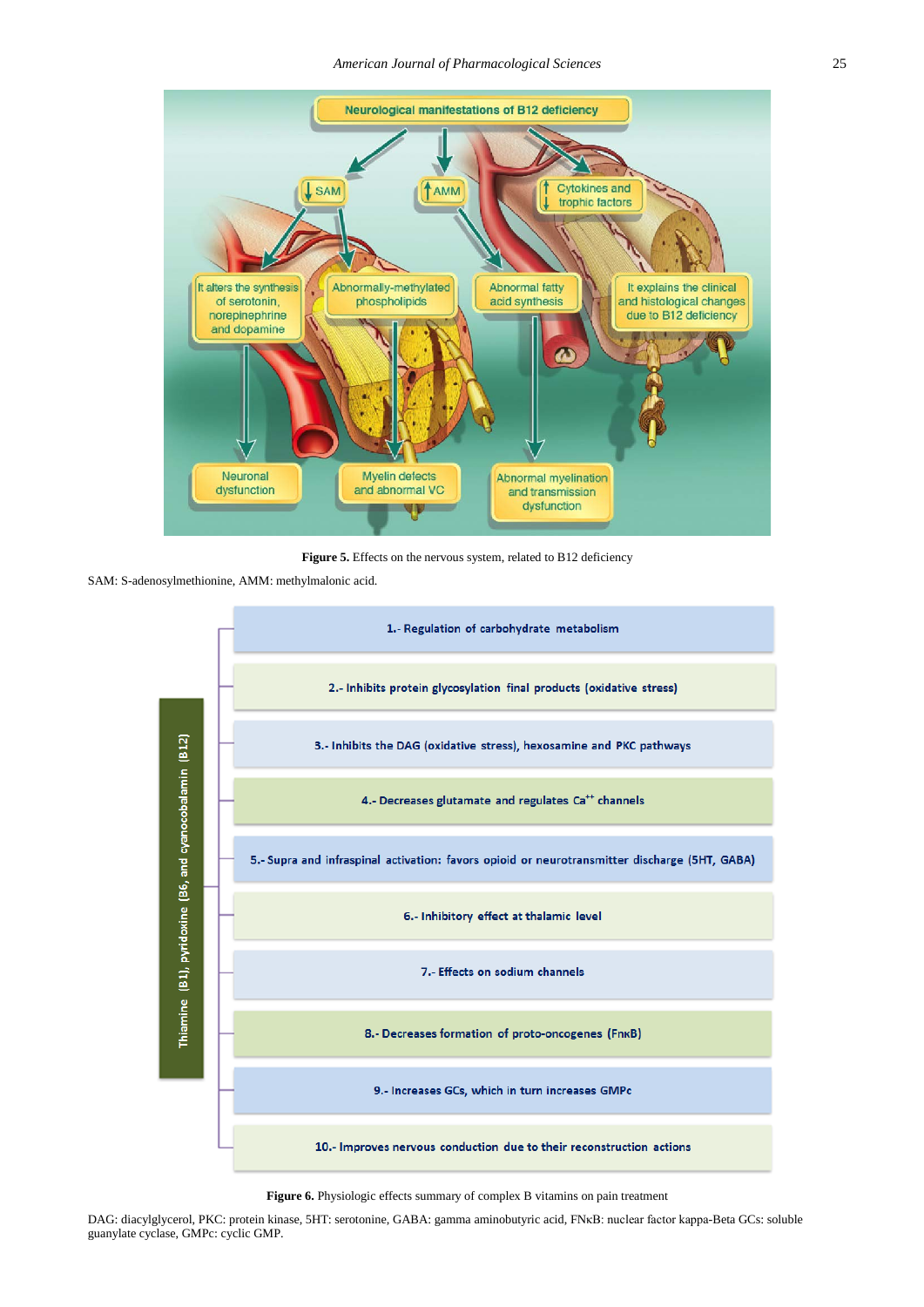Likewise, cobalamin deficiency is associated with increased nuclear factor kappa-Beta (FN-kB), which increased inflammation, since this factor increases tumor necrosis factor alpha (FNT- $\alpha$ ) levels, immune reactions and apoptosis [\[38\].](#page-7-14)

Mechanisms to decrease nervous fiber damage are based on decreasing the final products of advanced protein glycosylation, [\[53\]](#page-7-24) inhibition of the diacylglycerol (DAG) pathway, which is a potent protein kinase (PKC) activation pathway. [\[54\]](#page-7-25) Likewise, it also regulated the hexosamine pathway, regulating and improving the pentose pathway through alternate metabolism pathways [\[18\].](#page-6-15)

#### *Global effects of combining thiamine and cobalamin.*

The analgesic action of vitamins B1, B6 and B12 is based on:

\* Improving axonal conduction, which might contribute to analgesia. [\[43\]](#page-7-18)

\* Activation of soluble guanylate cyclase (Gcs) through ON and therefore increasing GMPc synthesis in various tissues. [\[44\]](#page-7-19)

\* Inhibition of thermal hyperalgesia (not mechanical). [\[47\]](#page-7-22)

Reconstructive activation in damaged nerves, contributing to nerve function recovery. [\[55\]](#page-7-26)

\* Decreased intracellular glutamate levels and cellular surface of calcium channels. [\[51\]](#page-7-27)

\* Regulation of FN-kB[. \[38\]](#page-7-14)

\* Decreased nervous fiber damage due to a metabolic disorder: decreased oxidative stress, decreased activation of both the DAG-PKG pathway and hexosamine pathway. [\[12\]](#page-6-10)

\* Regulation of carbohydrate metabolism. [\[18\]](#page-6-15)

[Figure 6](#page-5-1) shows the global effects of complex B vitamins and [Figure 4](#page-4-0) shows individual effects of each vitamin on several physiopathological pain mechanisms.

# **6. Conclusions**

Complex B vitamins have a vital role in human beings, since they participate in the metabolism of carbohydrates and amino acids, acting as enzymatic cofactors in multiple synthesis reactions.

Although traditionally it has been considered that only severe deficiencies cause symptoms, many common diseases, such as diabetes mellitus, surgical procedures, among others, can produce subclinical deficiency of vitamin B1, B6 or B12, so it is important to consider these deficiencies as possible factors that could contribute to or exacerbate certain complications of these diseases. Also, aging is a factor that may alter the absorption of these vitamins, through use of multiple drugs or decreased specific factors necessary for the absorption of these. Therefore, they should be considered clinical and subclinical deficiencies as possible manifestations neurological disorders, such as painful neuropathy.

Today, it is possible to explain the analgesic effect of B vitamins through their effects on activation of the nitric oxide (ON)-cyclic GMP (GMPc) pathway, decreasing the levels of intracellular glutamate and NF-kB, improving axonal conduction (which contributes to analgesia), restoring the nerve fiber and inhibiting thermal hyperalgesia.

Therefore, it is necessary to know the effects that these vitamins because they have further shown to be an adjunct treatment option for neuropathic pain, in combination with gabapentin or in nociceptive pain in combination with diclofenac. Undoubtedly, more clinical studies to demonstrate the effect on pain management are needed to extend its recommendation in this pathology

## **References**

- <span id="page-6-0"></span>[1] Hasan Nazmul, Akhtaruzzaman M, Zakir Sultan. Estimation of Vitamins B-Complex (B2, B3, B5 and B6) of Some Leafy Vegetables Indigenous to Bangladesh by HPLC Method. Journal of Analytical Sciences, Methods and Instrumentation 2013; 3:24- 29.
- <span id="page-6-1"></span>[2] Mollinedo PM, Carrillo LK. Absorción, excreción y metabolismo de las vitaminas hidrosolubles. Revista de Actualización Clínica 2014;41:2146-2150.
- <span id="page-6-2"></span>[3] Manzetti S, Zhang J, van der Spoel D. Thiamine function, metabolism, uptake and transport. Biochemistry 2014,53:821-835.
- <span id="page-6-3"></span>[4] Luigi di Salvo M, Contestabile R, Safo Mk. Vitamin B6 salvage enzymes: mechanism, structure and regulation. Biochimica et Biophfysica Acta 2011; 1814: 1597-1608.
- <span id="page-6-19"></span>[5] Bowling FG. Pyridoxine supply in human development. Seminars in Cell & Development Biology 2011;22: 611-618.
- <span id="page-6-4"></span>[6] Lachner C, Steinle NI, Regenold WT. The neuropsychiatry of vitamin B12 deficiency elderly patients. J Neuropsychiatry Clin Neurosci 2012;24: 5-15.
- <span id="page-6-5"></span>[7] Rakesh KG, Santosh KY, Saraswat VA, et al. Thiamine deficiency realted microstructural brain changes in acute and acute on chornic liver failure of non alcoholic etiology. Clinical Nutrition 2012;31: 422-428.
- <span id="page-6-6"></span>[8] Guéant JL, Gasten J, Vidailhet M. Méthodes biologiques de diagnostique positif et etiologique des carence vitaminiques- Nutr Clin Métabol 1995;9: 29-42.
- <span id="page-6-7"></span>[9] Smithline H, Donnino M, Greenblatt Dj. Pharmacokinetics of high dose oral thimine hydrochloride in healthy subjects. BMC clinical pharmacology 2012;12(4): 1-10.
- <span id="page-6-9"></span>[10] Osiezagha K, Ali S, Freeman C, et al. Thiamine deficiency and delirium. Innov Clin Neurosci 2013;10(4): 26-32.
- <span id="page-6-8"></span>[11] Page G, Laight D, Cummings M. Thiamine deficiency in diabetes mellitus and the impact of thiamine on glucose metabolism and vascular disease. International Journal of Clinical Practice 2011;65(6): 1-17.
- <span id="page-6-10"></span>[12] Vin ouc Luong K, Thi Hoang L. The impact of the thiamine treatment in the diabetes mellitus. J Clin Med Res 2012;4(3): 153- 160.
- <span id="page-6-11"></span>[13] O´Keeffe ST. Thiamine deficiency in elderly people. Age and Ageing 2000;29: 99-101
- [14] O´Keeffe ST, Tormey WP, Glasgow R, et al. The relationship between erythrocyte transketolase activity and the "TPP effect" in Wernicke's encephalopathy and other thiamine deficiency states. Clin Chim Acta 1990;192: 89-98.
- <span id="page-6-12"></span>[15] Roman Campos D, Santos Cruz J. Current aspects of thiamine deficiency on heart function. Life Sci 2014; 98: 1–5.
- <span id="page-6-13"></span>[16] Lu J, Frank EL, Rapid HPLC. Measurement of thiamine and its phosphate esters in whole blood. Clinical Chemistry 2008;54(5): 901-906.
- <span id="page-6-14"></span>[17] Nardone R, Höler Y, Storti M, et al. Thiamine deficiency induced neurochemical, neuroanatomical and neuropsycological alterations: a reappraisal. The Scientific World Journal 2013; 1-8.
- <span id="page-6-15"></span>[18] Mimenza AJ, Aguilar SG. Comparative Clinical Trial of Safety and Tolerability of Gabapentin Plus Vitamin B1/B12 versus Pregabalin in the Treatment of Painful Peripheral. J Pain Relief 2014, S3: 1-6. Diabetic Neuropathy.
- <span id="page-6-16"></span>[19] Vindedzis SA, Stanton KG, Sherriff JL, et al. Thimine deficiency in diabetes – is diet relevant?. Diab Vasc Dis Res 2008;5(3): 215.
- <span id="page-6-17"></span>[20] Rao J, Oz G, Seaquist ER. Regulation of cerebral glucose metabolism. Minerva Endocrinol 2000; 31: 149-158.
- [21] Abdoulaye Bá. Metabolic and structural role of thiamine in nervous tissues. Cell Mol Neurobiol 2008;28: 923-931.
- <span id="page-6-18"></span>[22] De Palma C, Falcone S, Panzeri C, et al. Endotelial nitric oxide sinthase overexpression by neuronal cells in neurodegenration: a